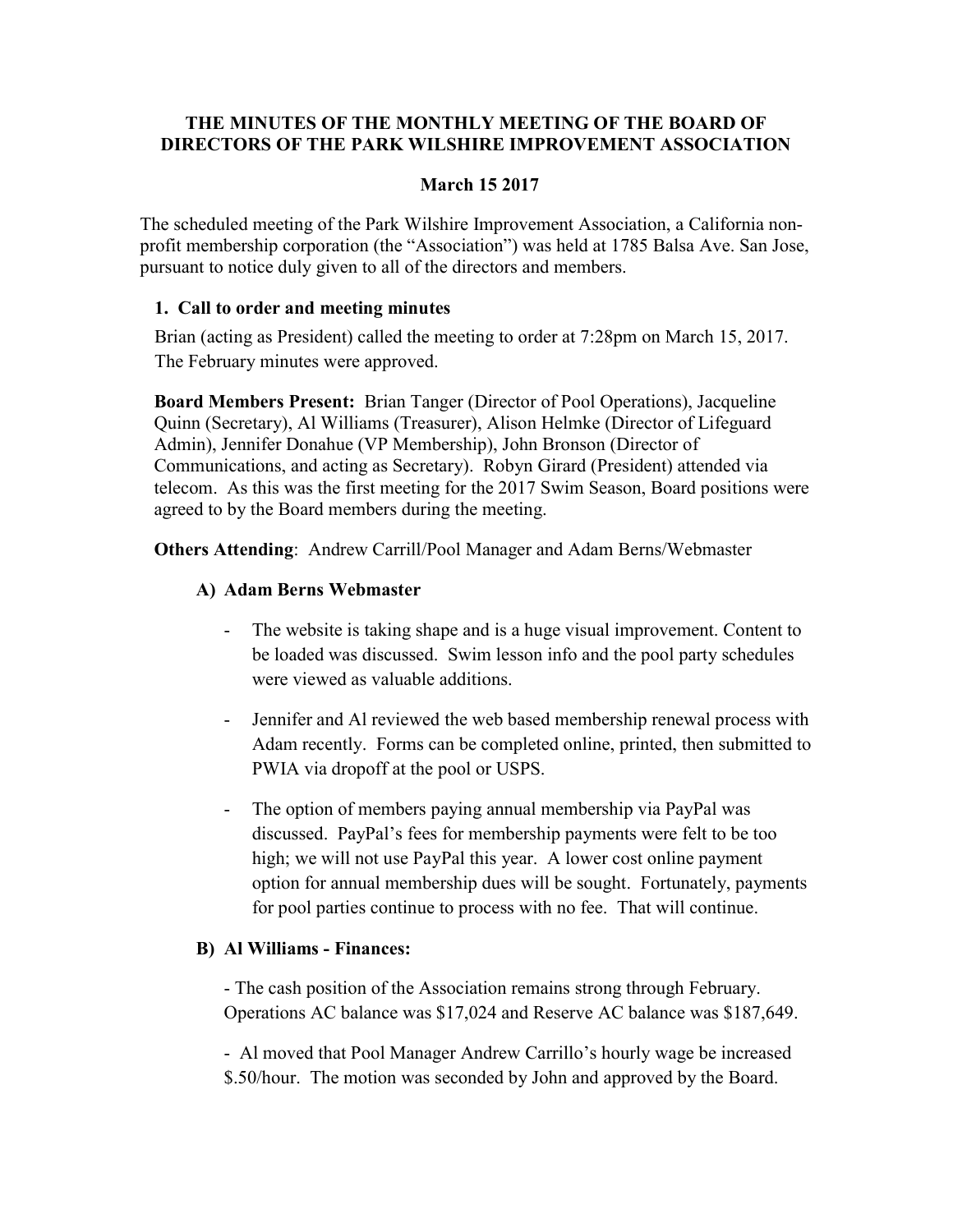#### C) Brian Tanger (Alison Helmke acting)– Pool Operations

- A water leak is still occurring. Genie is proposing a \$500 first step attempt to fix the leak. Hopefully that will take care of the problem.
- The Baby Pool now has a new diatomaceous earth filter installed by Genie.
- Alison met with Joe Scott from the Santa Clara County Department of Environmental Health, Consumer Protection Division. Minor issues were noted, including the addition of some signs.
- -Pool Opening Day will be May  $26<sup>th</sup>$ . The solar heating system will begin May 5<sup>th</sup>. Gas heating will begin May 22<sup>nd</sup>.
- -Annual Pool Cleanup Day will be May  $13^{th}$ .

### D) John Bronson – Communications

- John will work with Adam on website content and updates he will now directly make to the site.
- -Timing and content for upcoming newsletter announcements were discussed. Subjects included Swim Lessons, Annual Cleanup Day, Lifeguard Hiring, Babysitters list.
- E) Jacqueline Quinn (John Bronson acting for this meeting) Secretary (no updates)

#### F) Jennifer Donahue – Membership

- Jennifer reported that the Non-Resident Wait List is 209. The number of Wait List families invited to join varies a lot from year to year, so she would not make an estimate how many would be invited this year.
- -She also reviewed the timing of inviting Wait List folks to join. The basic deadline for last year's non-resident members to rejoin is April 30. Non-Resident members who have not returned their membership renewals will be replaced. The goal is to keep total membership of Non-Resident and Resident members at about 250.